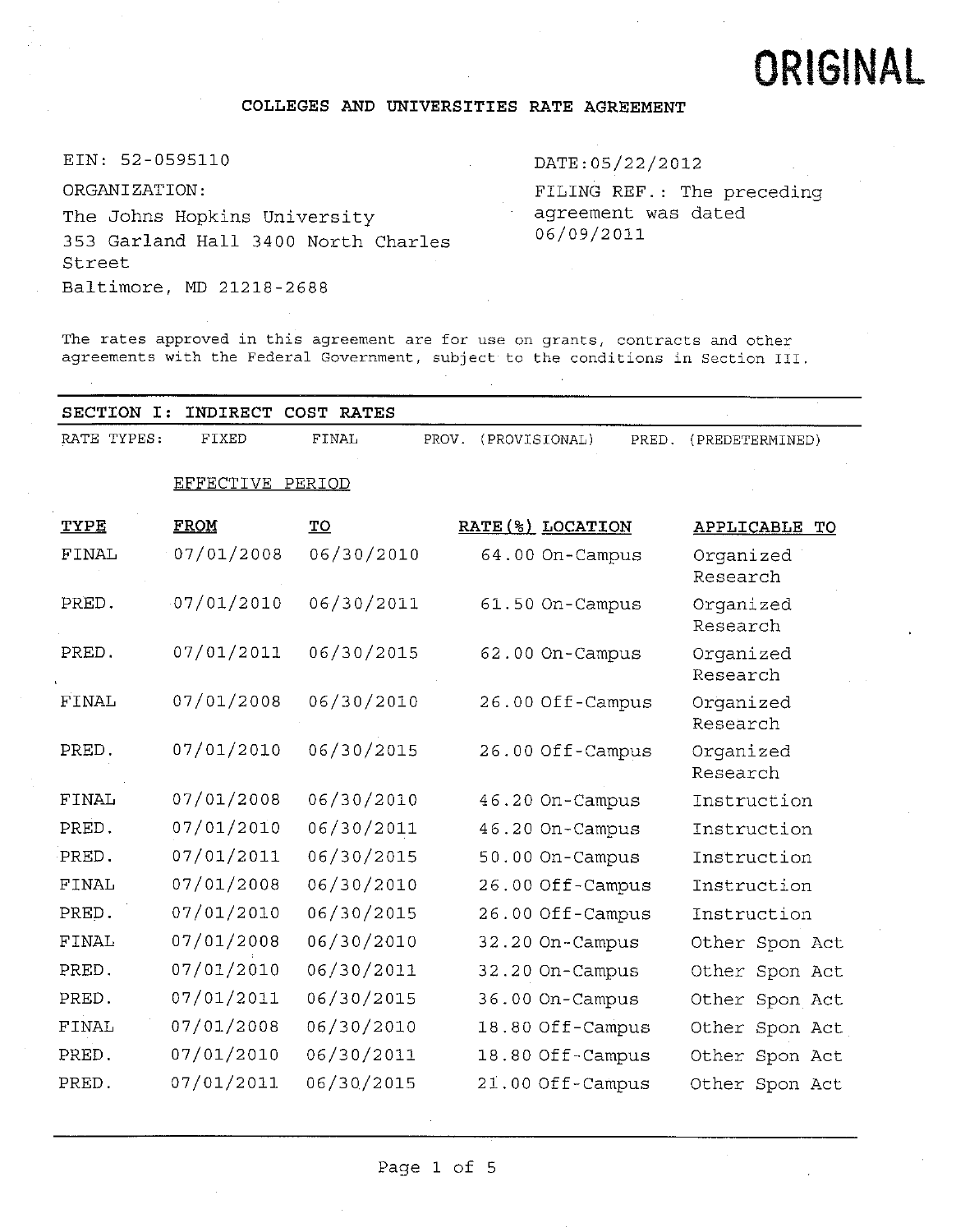| TYPE  | FROM             | то      | RATE(%) LOCATION | APPLICABLE TO  |
|-------|------------------|---------|------------------|----------------|
| PROV. | 07/01/2015 Until |         |                  | Use same rates |
|       |                  | Amended |                  | and conditions |

ans as those cited for fiscal year ending June <sup>30</sup>, 2015.

## \*BASE

Modified total direct costs, consisting of all salaries and wages, fringe benefits, materials, supplies, services, travel and subgrants and subcontracts up to the first \$25,<sup>000</sup> of each subgrant or subcontract (regardless of the period covered by the subgrant or subcontract). Modified total direct costs shall exclude equipment, capital expenditures, charges for patient care, student tuition remission, rental costs of off-site facilities, scholarships, and fellowships as well as the portion of each subgrant and subcontract in excess of \$25,000.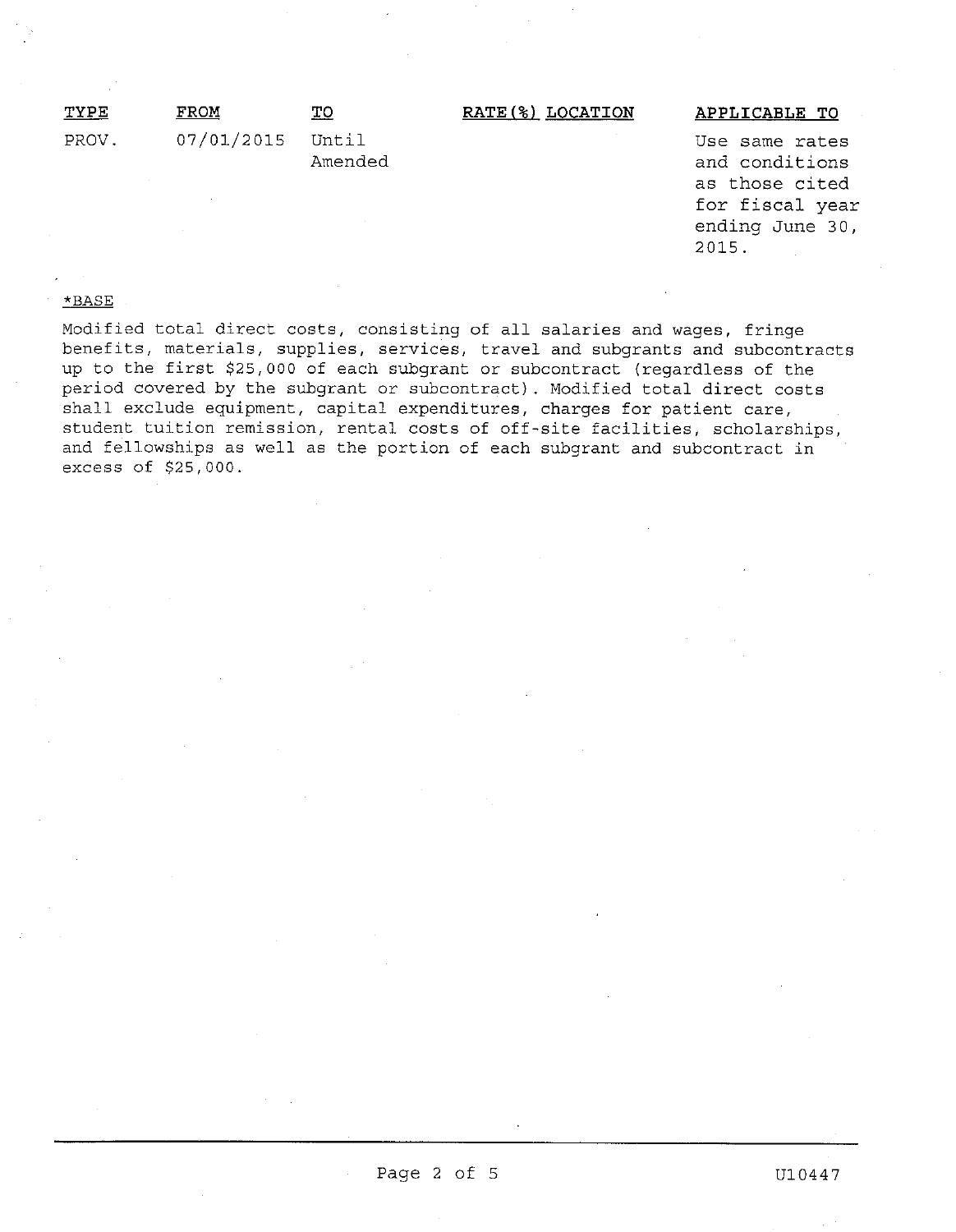ORGANIZATION: The Johns Hopkins University AGREEMENT DATE: 05/22/2012

| FRINGE BENEFIT RATES**<br><b>SECTION</b><br>I: |             |                  |                              |                                                                                 |  |  |  |
|------------------------------------------------|-------------|------------------|------------------------------|---------------------------------------------------------------------------------|--|--|--|
| TYPE                                           | <b>FROM</b> | <u>TO</u>        | RATE (%) LOCATION            | APPLICABLE TO                                                                   |  |  |  |
| FIXED                                          | 7/1/2012    | 6/30/2013        | 35.50 All                    | Faculty/Staff<br>Employees                                                      |  |  |  |
| FIXED                                          | 7/1/2012    | 6/30/2013        | 8.00 All                     | Temporary,<br>Ltd, Casual                                                       |  |  |  |
| FIXED                                          | 7/1/2012    | 6/30/2013        | 8.00 All<br><b>Committee</b> | Post Grad<br>Students                                                           |  |  |  |
| PROV.                                          | 7/1/2013    | Until<br>amended |                              | Use same rates<br>and conditions<br>as those cited<br>for fiscal<br>year ending |  |  |  |

June 30, 2013.

\*\* DESCRIPTION OF FRINGE BENEFITS RATE BASE: Salaries and wages excluding vacation pay.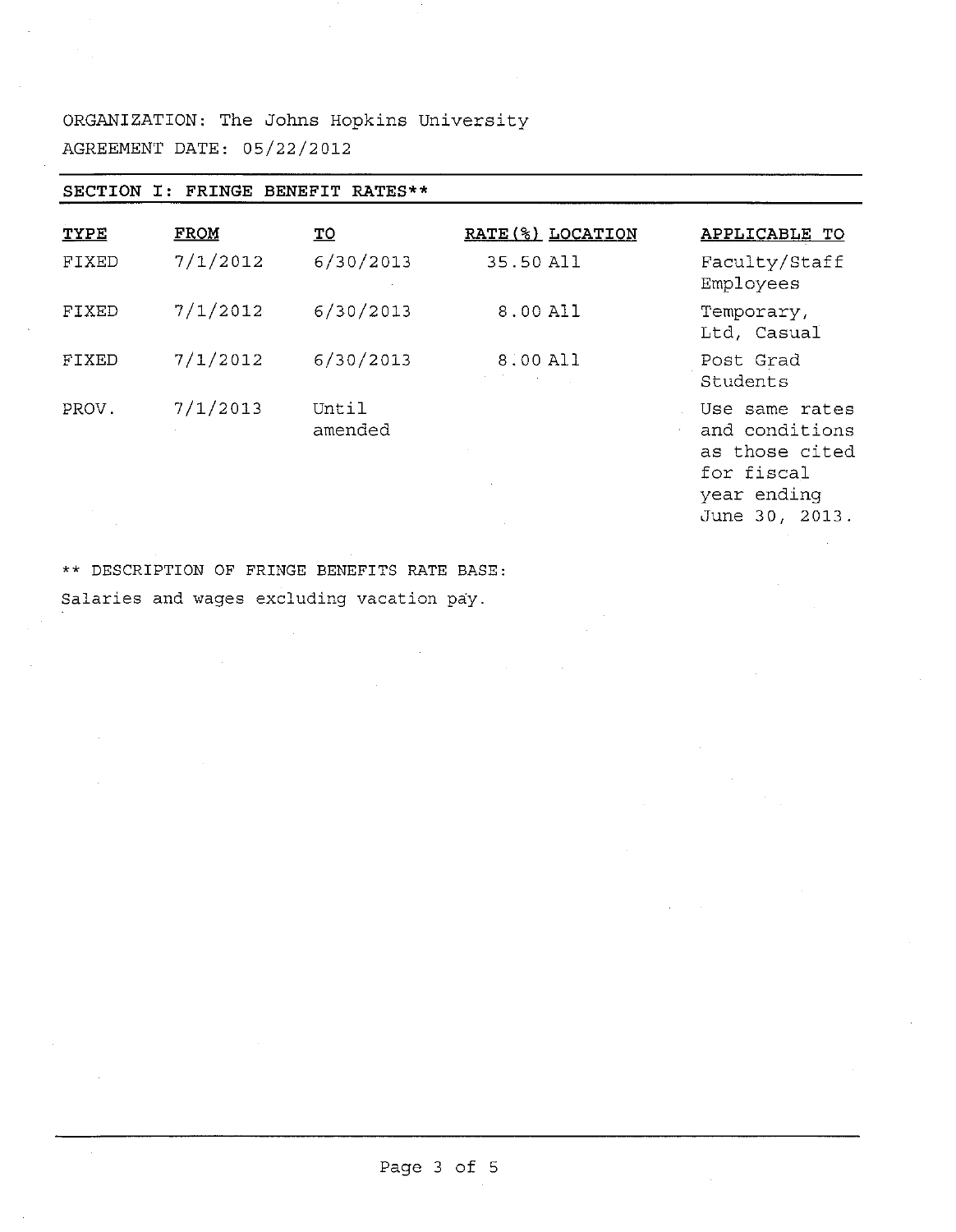# ORGANIZATION: The Johns Hopkins University AGREEMENT DATE: 05/22/2012

### **SECTION II: SPECIAL REMARKS**

### TREATMENT OF FRINGE BENEFITS:

The fringe benefits are charged using the rate(s) listed in the Fringe Benefits Section of this Agreement. The fringe benefits included in the rate(s) are listed below.

OFF-CAMPUS DEFINITION: For all activities performed in facilities not owned by the institution and to which rent is directly allocated to the project(s), the off-campus rate will apply. Actual costs will be apportioned between oncampus and off-campus components. Each portion will bear the appropriate rate.

#### TREATMENT OF PAID ABSENCES:

Holiday, sick leave pay and other paid absences except for vacation pay are included in salaries and wages and are claimed on grants, contracts and other agreements as part of the normal cost of salaries and wages. Separate claims for the costs of these paid absences are not made.

Fringe benefits include: FICA, Unemployment & Workers <sup>1</sup> Compensation, Retirement, Health/Life/Dental/Disability Insurance, Tuition Remission, TIAA/CREF, Staff Development, Benefits Administration, Special Programs, Accrued Vacation and Continuing Professional Education.

The Off-Campus indirect cost rate is not applicable to the direct costs of GCRC nursing and dietary personnel. The direct costs associated with these nursing and dietary personnel are considered patient care costs and the related indirect costs are reimbursed through the JOHNS HOPKINS HOSPITAL' S patient care Rate Agreement.

The rate agreement does not cover the Applied Physical LAB (APL) of the JOHNS HOPKINS UNIVERSITY. Rates for APL are established separately.

Equipment means an article of nonexpendable tangible personal property having <sup>a</sup> useful life of more than one year, and an acquisition cost of \$5,000 or more per unit.

NOTE: This agreement updated the fringe benefit rates section only.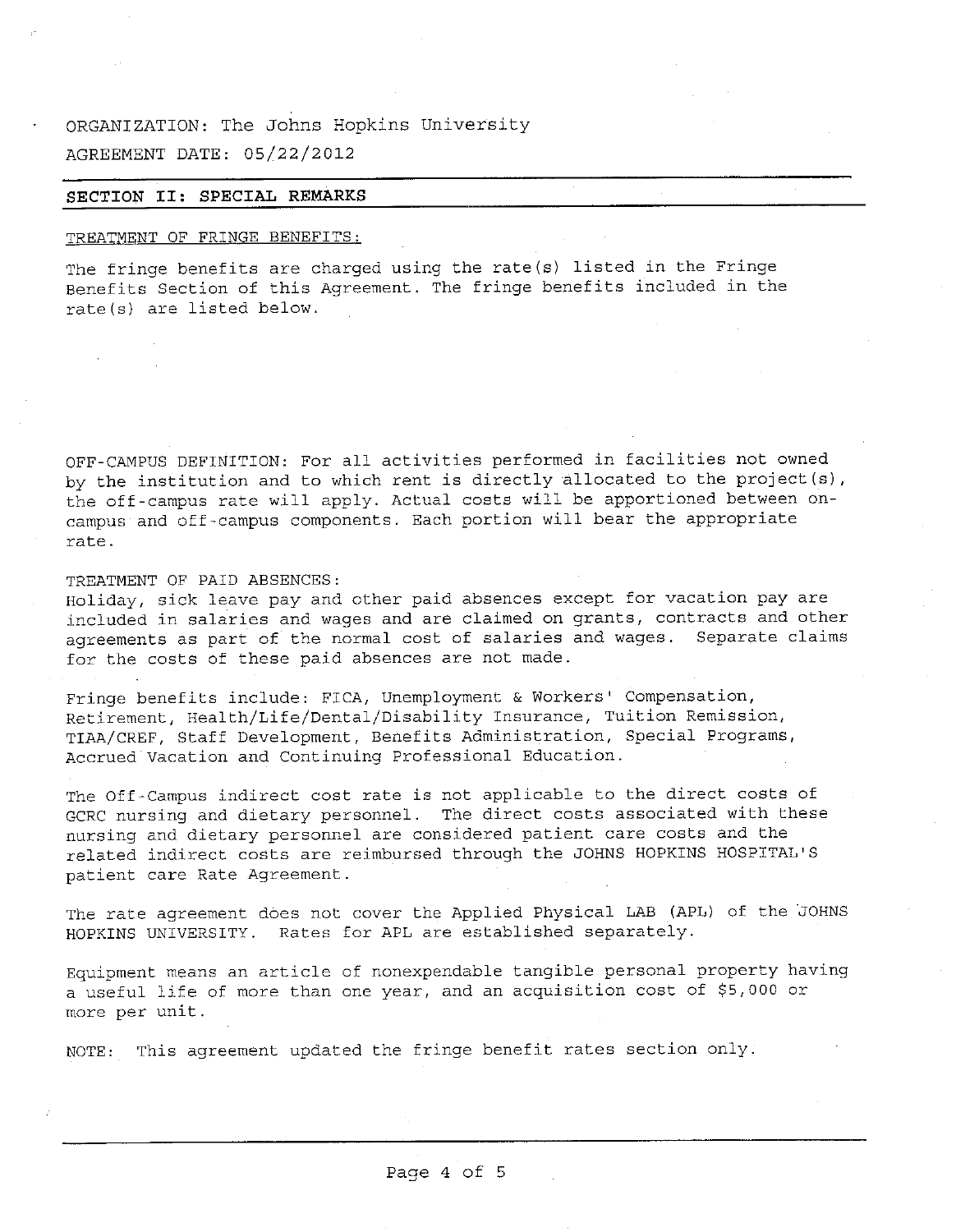# ORGANIZATION: The Johns Hopkins University

AGREEMENT DATE: 05/22/2012

## **SECTION III: GENERAL**

#### A. LIMITATIONS:

The rates in this Agreement are subject to any statutory or administrative limitations and apply to a given grant,<br>contract or other agreement only to the extent that funds are available. Acceptance of the rates is subject following conditions: (1) Only costs incurred by the organization were included in its facilities and administrative cost<br>pools as finally accepted: such costs are legal obligations of the organization and are allowable un costs; (3) Similar types of costs have been accorded consistent accounting treatment; and (4) The information provided by Federal Government. In such situations the rate(s) would be subject to renegotiation at the discretion of the Federal Government.

#### B. ACCOUNTING CHANGES:

This Agreement is based on the accounting system purported by the organization to be in effect during the Agreement<br>period. Changes to the method of accounting for costs which affect the amount of reimbursement resulting f this Agreement require prior approval of the authorized representative of the cognizant agency. Such changes include, but are not limited to, changes in the charging of <sup>a</sup> particular type of cost from facilities and administrative to direct. Failure to obtain approval may result in cost disallowances.

#### C. FIXED RATES:

If <sup>a</sup> fixed rate is in this Agreement, it is based on an estimate of the costs for the period covered by the rate. When the actual costs for this period are determined, an adjustment will be made to <sup>a</sup> rate of <sup>a</sup> future year(s) to compensate for the difference between the costs used to establish the fixed rate and actual costs.

#### D. USE BY OTHER FEDERAL AGENCIES:

The rates in this Agreement were approved in accordance with the authority in Office of Management and Budget Circular <sup>A</sup>-<sup>21</sup> Circular, and should be applied to grants, contracts and other agreements covered by this Circular, subject to any limitations in <sup>A</sup> above. The organization may provide copies of the Agreement to other Federal Agencies to give them early notification of the Agreement.

#### E. OTHER:

If any Federal contract, grant or other agreement is reimbursing facilities and administrative costs by <sup>a</sup> means other than the approved rate(s) in this Agreement, the organization should (1) credit such costs to the affected programs, and (2) apply the approved rate(s) to the appropriate base to identify the proper amount of facilities and administrative costs allocable to these programs.

#### BY THE INSTITUTION:

The Johns Hopkins University

| (INSTITUTIÓN) |      |
|---------------|------|
|               |      |
|               |      |
|               |      |
| (SIGNATURE)   |      |
|               |      |
| <b>REGORY</b> | OLER |

(NAME)

*COAJT/ZOLC e#*

(TITLE)

*6/ f//z*

(DATE)

ON BEHALF OF THE FEDERAL GOVERNMENT:

DEPARTMENT OF HEALTH AND HUMAN SERVICES

(AGENCY) (SIGNATURE)

Darryl <sup>W</sup>. Mayes

(NAME)

Director, Mid -Atlantic Field Office

(TITLE)

5/22/2012

(DATE) 0447

HHS REPRESENTATIVE: Steven Zuraf

Telephone: (301) 492-4855